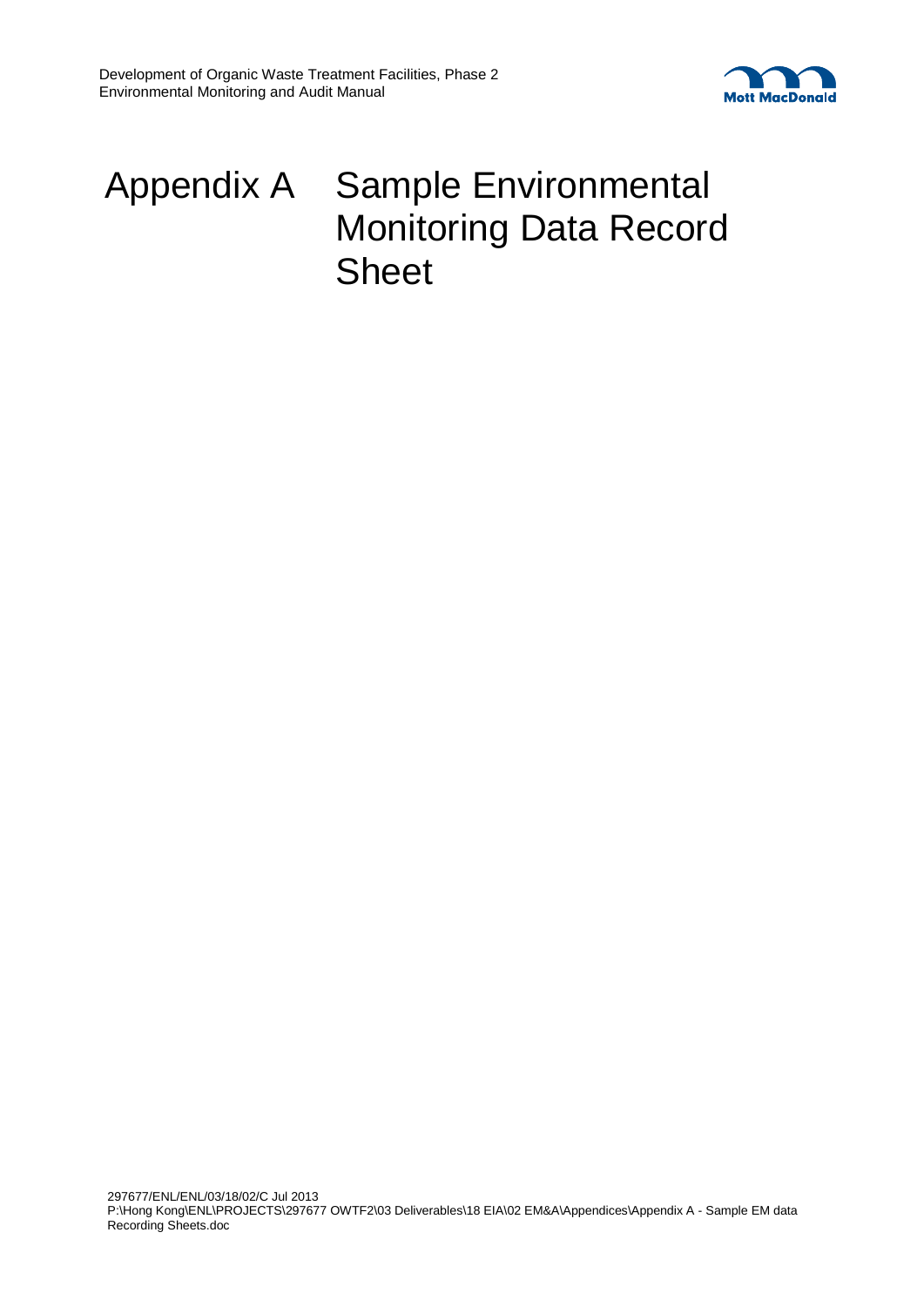

## **Odour Patrol Record Sheet**

| <b>General Information</b> |  |  |  |  |
|----------------------------|--|--|--|--|
| <b>Monitoring Station</b>  |  |  |  |  |
| <b>Date</b>                |  |  |  |  |
| Weather                    |  |  |  |  |
| Temperature                |  |  |  |  |
| <b>Hunmidity</b>           |  |  |  |  |

| ID | Location | <b>Time</b> | <b>Odour Intensity</b> |        | Odour                  | <b>Wind</b>      | <b>Wind</b>  | <b>Remarks</b> |
|----|----------|-------------|------------------------|--------|------------------------|------------------|--------------|----------------|
|    |          |             |                        |        | <b>Characteristics</b> | <b>Direction</b> | <b>Speed</b> |                |
|    |          |             | $OI-1$                 | $OI-2$ |                        |                  |              |                |
|    |          |             |                        |        |                        |                  |              |                |
|    |          |             |                        |        |                        |                  |              |                |
|    |          |             |                        |        |                        |                  |              |                |
|    |          |             |                        |        |                        |                  |              |                |
|    |          |             |                        |        |                        |                  |              |                |
|    |          |             |                        |        |                        |                  |              |                |
|    |          |             |                        |        |                        |                  |              |                |
|    |          |             |                        |        |                        |                  |              |                |
|    |          |             |                        |        |                        |                  |              |                |
|    |          |             |                        |        |                        |                  |              |                |

Note:

- 1. Odour intensity is to be divided into 5 levels which are ranked in the descending order as follows:
	- 0 Not detected. No odour perceived or an odour so weak that it cannot be easily characterised or described;
	- 1 Slight Identifiable odour, and slight chance to have odour nuisance;
	- 2 Moderate Identifiable odour, and moderate chance to have odour nuisance;
	- 3 Strong Identifiable, likely to have odour nuisance;
	- 4 Extreme Severe odour, and unacceptable odour level.
- 2. OI-1 & OI-2: Odour intensity detected by panel member 1 & 2

|             | Name & Designation | Signature | Date |
|-------------|--------------------|-----------|------|
| Record by:  |                    |           |      |
| Checked by: |                    |           |      |

297677/ENL/ENL/03/18/02/C Jul 2013

P:\Hong Kong\ENL\PROJECTS\297677 OWTF2\03 Deliverables\18 EIA\02 EM&A\Appendices\Appendix A - Sample EM data Recording Sheets.doc